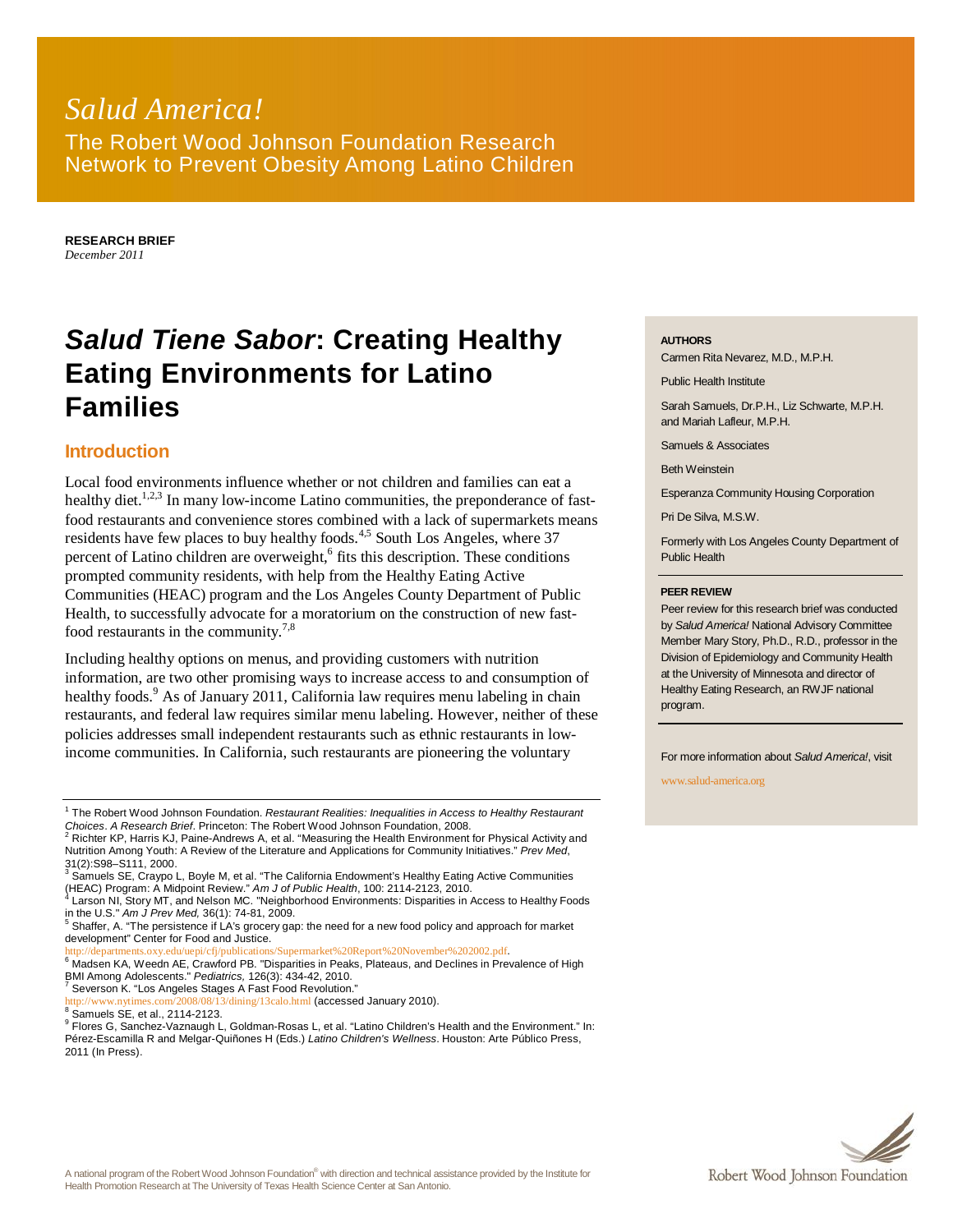adoption of menu labeling in Latino communities. $10,11$  These changes are desperately needed in communities burdened by lack of access to healthy foods and high rates of childhood obesity.

#### **PRELIMINARY RESEARCH RESULTS**

Our *Salud America!* pilot research project, "Evaluation of the Impact of a Menu-Labeling Program (Smart Menu/*La Salud Tiene Sabor*) in South Los Angeles," is evaluating the *Salud Tiene Sabor* program. *Salud Tiene Sabor*, the first program of its kind in California, supports healthy food choices in restaurants by providing access to healthy menu items and nutrition information, including calories posted on menu boards. In collaboration with Esperanza Community Housing Corporation and the Los Angeles County Department of Public Health, seven independent restaurants have implemented the *Sabor* program at *Mercado La Paloma,* a community marketplace with restaurants, shops, social services and cultural events in South Los Angeles that serves primarily Latino residents. A registered dietician analyzed all restaurants' recipes for nutrition content and provided guidance on how to make menu items healthier. The restaurants—which serve a range of cuisines, including Mexican, Peruvian and Thai—have calories posted on colorful menu boards and offer other detailed nutritional information at the register including grams of fat, saturated fat and sugar. *Promotoras* (community health promoters) at a health booth at the *Mercado* have promoted the healthier options to families who eat there.

Our evaluation team is assessing the impact the *Sabor* program is having on consumers' purchase intentions, vendor practices and sales, replication by other venues, and the effect the California menu labeling law has on these independent restaurants. The mixed-methods participatory evaluation includes environmental and patron awareness assessments, vendor interviews, stakeholder surveys, secondary data and media analyses and a sales tracking analysis. Preliminary evaluation results show that *Sabor* has positively impacted what patrons intend to buy, that healthy eating options are available at the Mercado, and that restaurant owners support the changes made through the program. For instance:

#### ■ **Customers are aware of and use nutrition information on menu boards.**

According to our patron assessment, conducted by *promotoras* in English and Spanish with 60 adult *Mercado* patrons, 65 percent of patrons saw calorie information on the menu boards when ordering. Of these, nearly half said the calorie information influenced their purchase choices that day. About 67 percent of patrons strongly agreed that consumers have the right to know the nutritional content of restaurant meals, and roughly 93 percent said they would like to see nutrition information when ordering at restaurants. Eighty percent of the patrons

 $10$  Hanni KD, Garcia E, Ellemberg C, et al. "Steps to a Healthier Salinas: Targeting the Taqueria: Implementing Healthy Food Options at Mexican American Restaurants."*Health Promot Pract*, 10:91-99S, 2009. <sup>11</sup> The California Endowment. *South Los Angeles Neighborhood Mercado Pioneers*

*Smart Menu Labeling Among Non-Chain Restaurants.* Los Angeles: The California Endowment, 2010.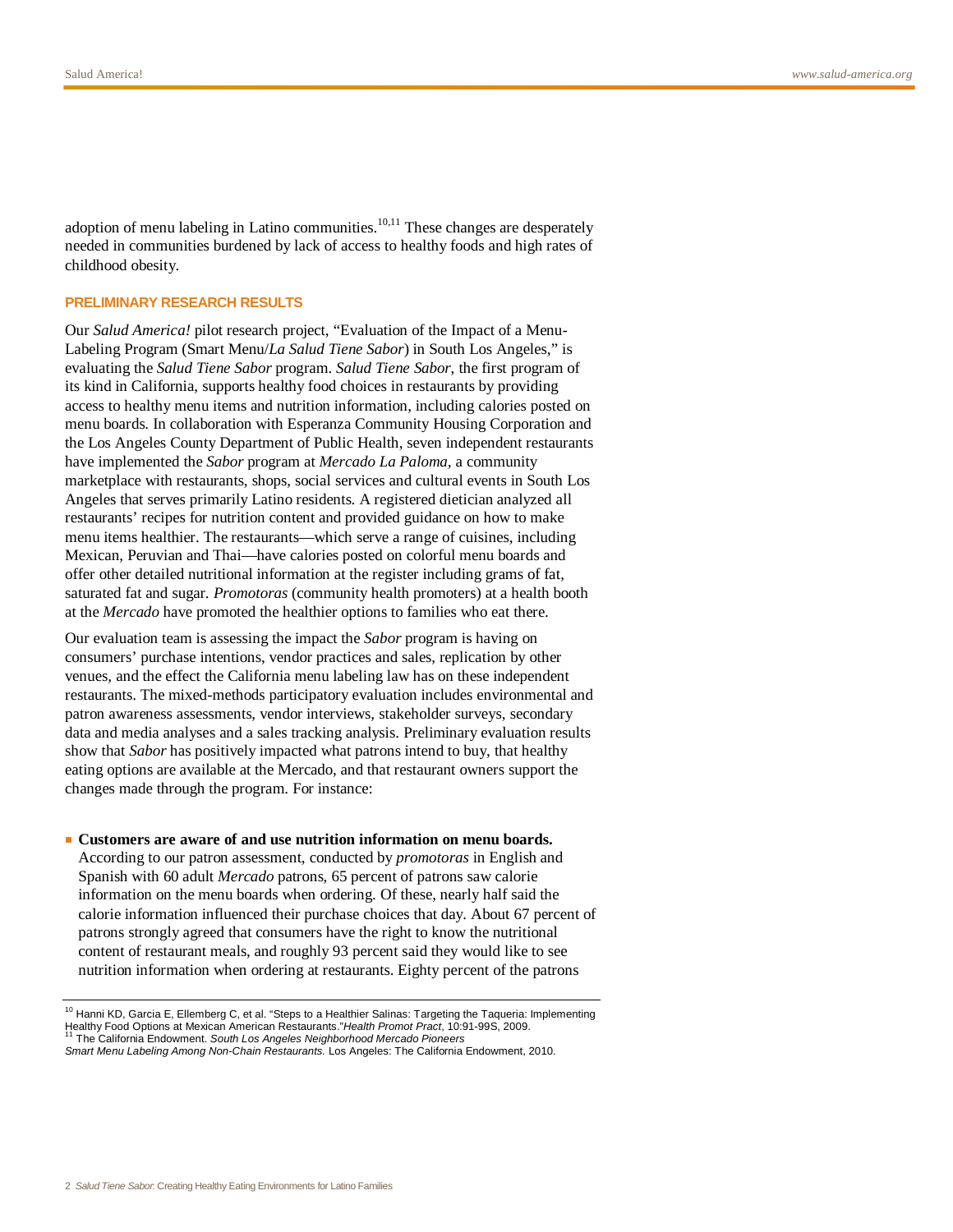surveyed reside in zip codes within five miles of the Mercado and nearly 50 percent eat out at restaurants at least three times per week. These findings are consistent with a similar evaluation of a menu labeling effort in Tacoma-Pierce County, Wash., which found that 71 percent of patrons noticed nutritional information and more than half of them chose a healthier option as a result.<sup>12</sup>

■ **Restaurant owners support the** *Salud Tiene Sabor* **program.** Restaurant owners report embracing changes made through *Sabor*, according to English and Spanish surveys. Although restaurants were not required to change menu items, six of the seven vendors surveyed did so voluntarily. For instance, restaurants have begun using healthier cooking methods, offering whole beans instead of refried beans, using more vegetables and reducing the sugar in beverages. Some restaurant owners have changed their own eating habits, and others promote healthy eating choices to their customers. Most said they would recommend these changes to other small, independent restaurant owners. Furthermore, five vendors reported no notable change in costs and profits. While three observed that fruits and vegetables are more expensive than other ingredients, two reported increased profits due to smaller portion sizes.

#### ■ **Healthy eating options are available to** *Mercado la Paloma* **customers.**

Environmental assessments revealed restaurants' food and beverage cost, calories and other nutrition info. Foods were analyzed using the Institute of Medicine high school food and beverage standards<sup>13</sup> and Los Angeles Worksite food standards,<sup>14</sup> which recommend entrees be no more than 400 calories per serving, and side dishes, snacks or appetizers be no more than 200 calories per serving. Nearly half of entrees and side dishes in the restaurants met these recommendations (see Table 1). Entrees averaged 455 calories and side dishes averaged 279 calories.

<sup>12</sup> Pulos E, Leng K. "Evaluation of a Voluntary Menu Labeling Program in Full-Service Restaurants." *Am J of Public Health*, 100: 1035-1039, 2010.

<sup>&</sup>lt;sup>13</sup> Committee on Nutrition Standards for Foods in Schools. Nutrition Standards for Foods in Schools: Leading the Way Toward Healthier Youth. V. A. Stallings and A. L. Yaktine. Washington, D.C., Institute of Medicine of the National Academies. 2007.

<sup>&</sup>lt;sup>14</sup> Los Angeles County Food Policy: Vending Machines, Fundraising, and County Sponsored Meetings: Recommendations from the Los Angeles County Physical Activity and Nutrition Taskforce (PANTF). 2009. http://publichealth.lacounty.gov/nut/Los%20Angeles%20County%20Food%20Policy\_Dec09.pdf (Accessed April 2010)